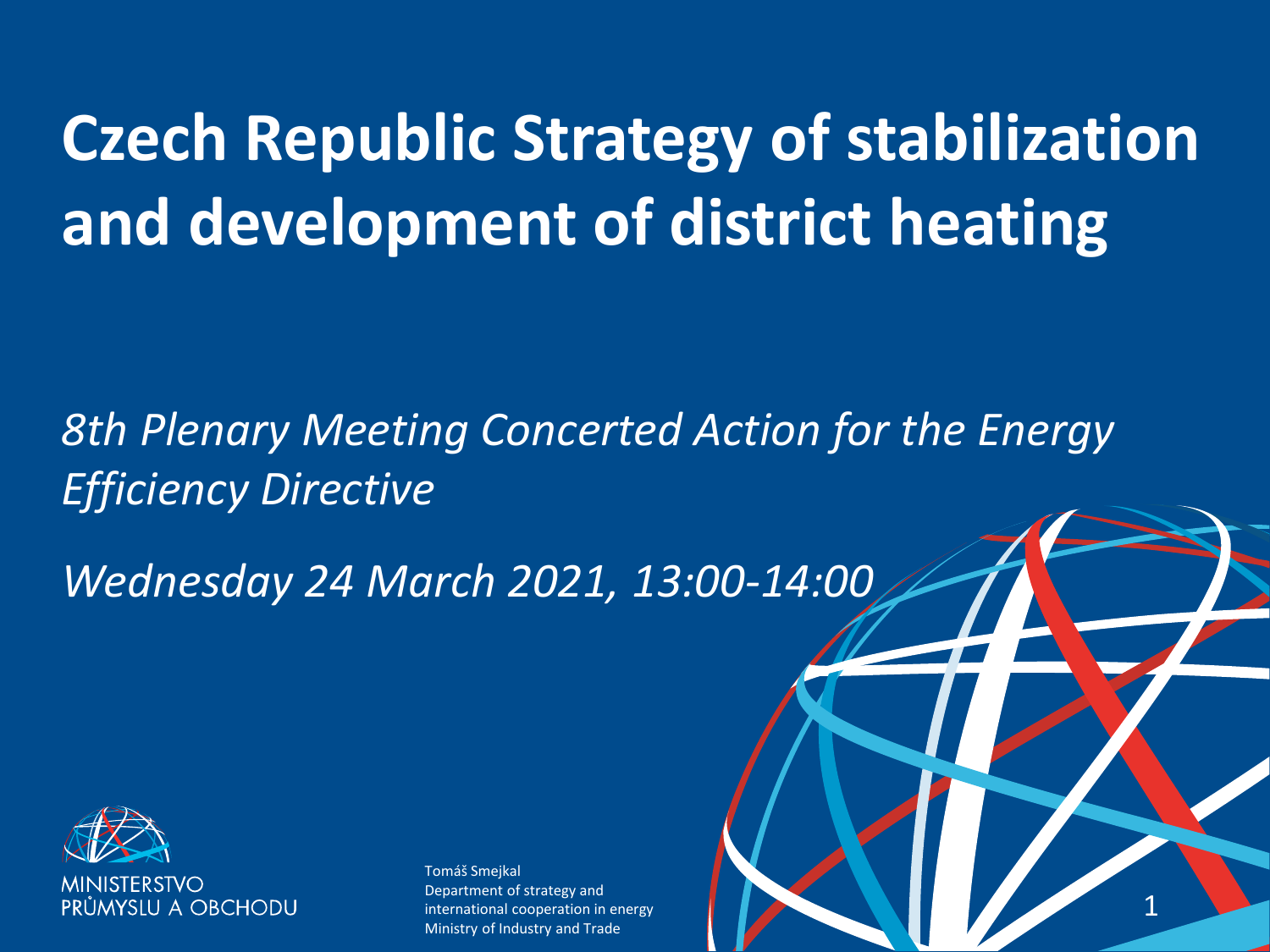# **The role of the DH in CZ (1/2)**

- **An important role in the supply of the Czech citizens**: The supply of heat from the district heating systems in the Czech Republic covers app. 50% of the total heat consumption. Approximately 1.6 million households in the Czech Republic are connected to the district heating systems, which corresponds to app. 4 million inhabitants of the Czech Republic.
- **The most common method of heating households:** In 2015, when the last statistical survey with regards to household sector was conducted, the share of households connected to district heating systems were app. 40%, making it the most common method of heating.



*Source: Association for district heating of the Czech Republic based on ENERGO 2015*

Czech Republic Strategy of stabilization and development of district heating and development of district heating and development of district heating 2

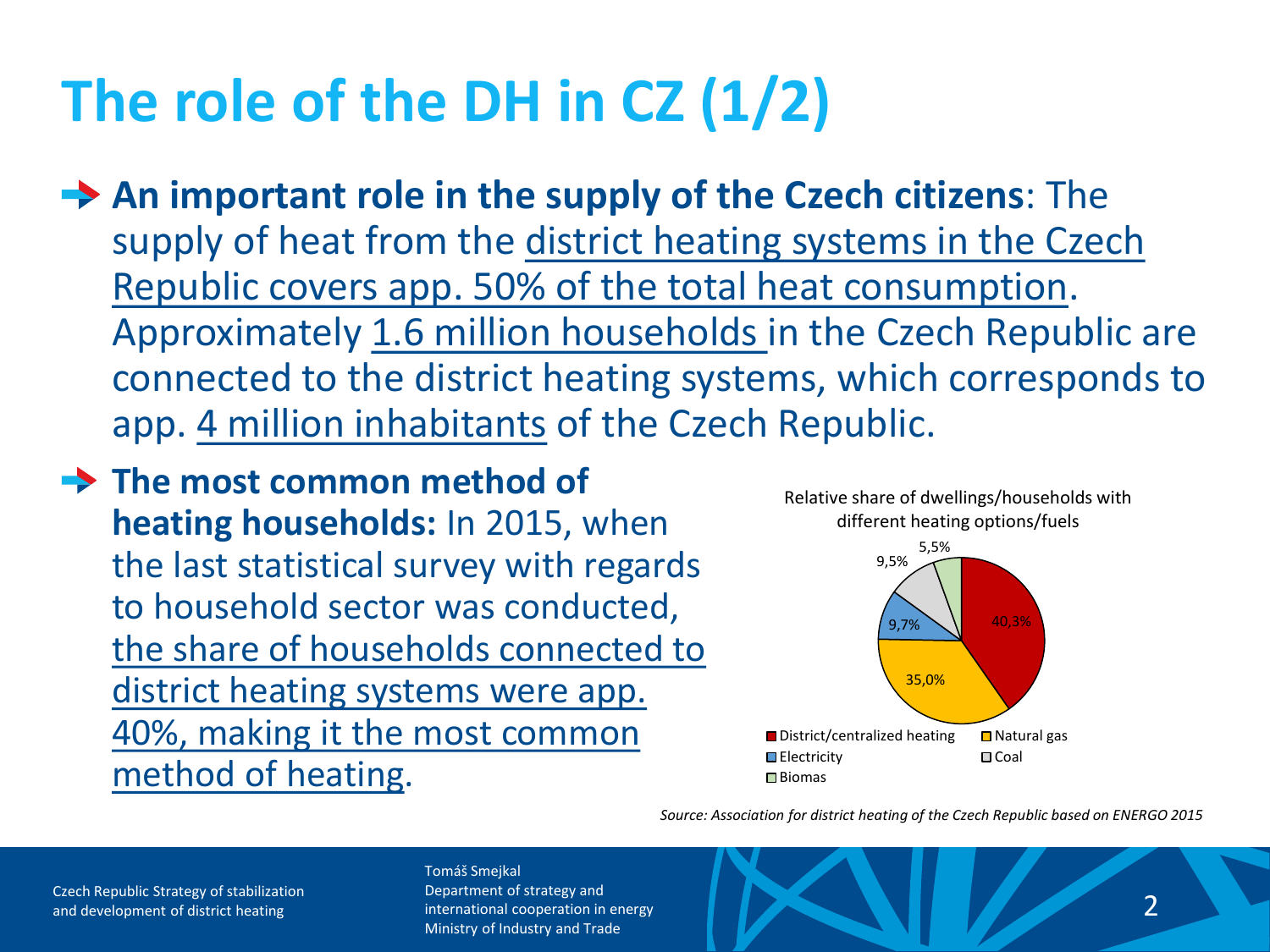# **The role of the DH in CZ (2/2)**

**→ Dominant role of coal:** Coal (mostly subbituminous, but also hard) remains the dominant source of energy for centralized heat production in the Czech Republic. Although its share has been gradually declining for a long time, according to the current statistics of the Energy Regulatory Office, which concern license holders for the production of thermal energy, it reaches approximately 60%. Relative fuel share on supplied (sold) heat in 2010

**Important role for industry:** There is a number of industrial CHP sources that are mostly based on coal, which provides a heat for the industrial processes. Some of the process requires high potential heat.



Czech Republic Strategy of stabilization and development of district heating international cooperation in energy and the computation of district heating  $\sim$  3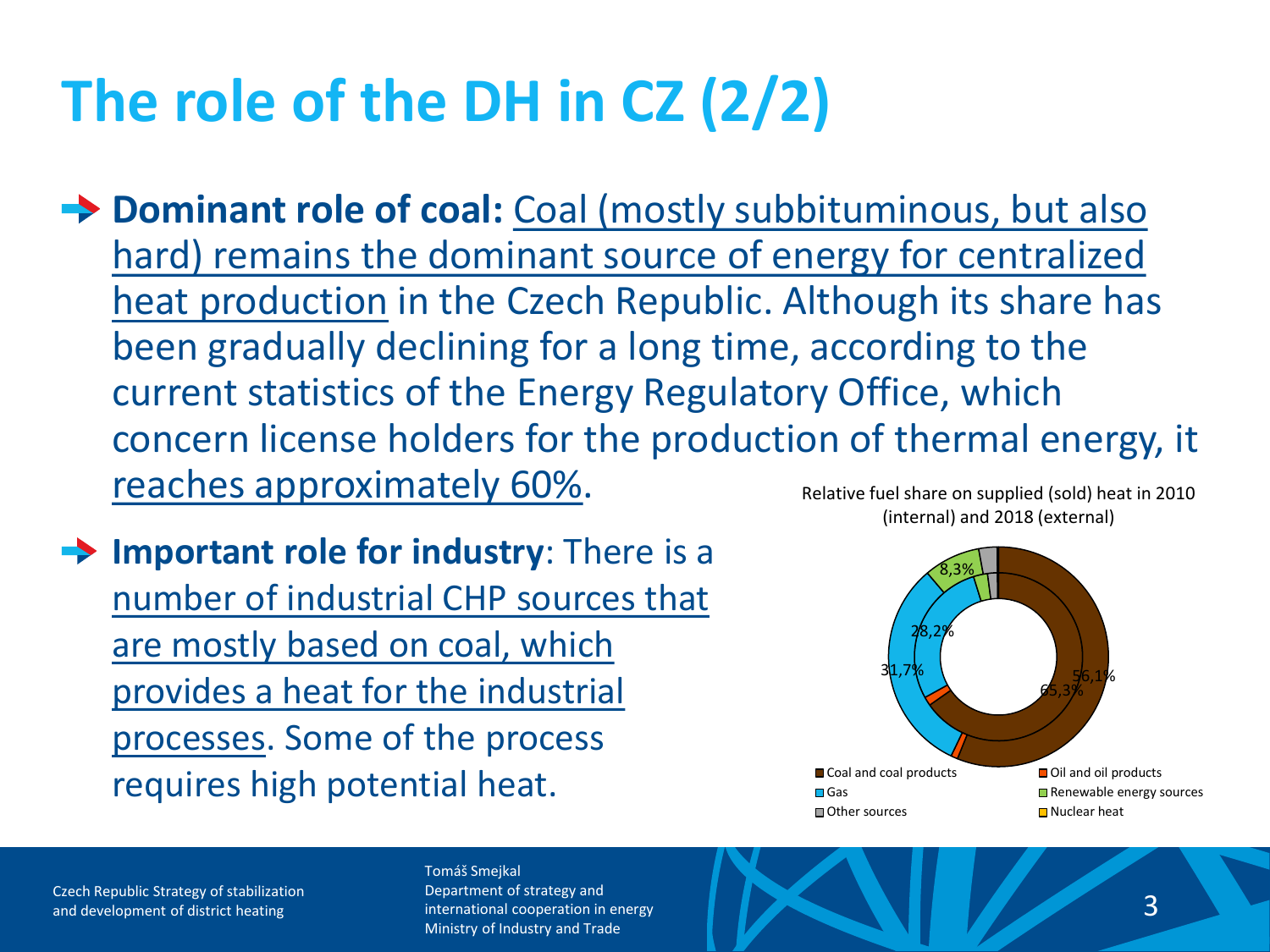### Geographical distrib. of major heat prod.

#### **Map of CHP plants with fossil fuels that are included in EU ETS system**



*Source: Association for district heating of the Czech Republic*

Czech Republic Strategy of stabilization

#### Tomáš Smejkal

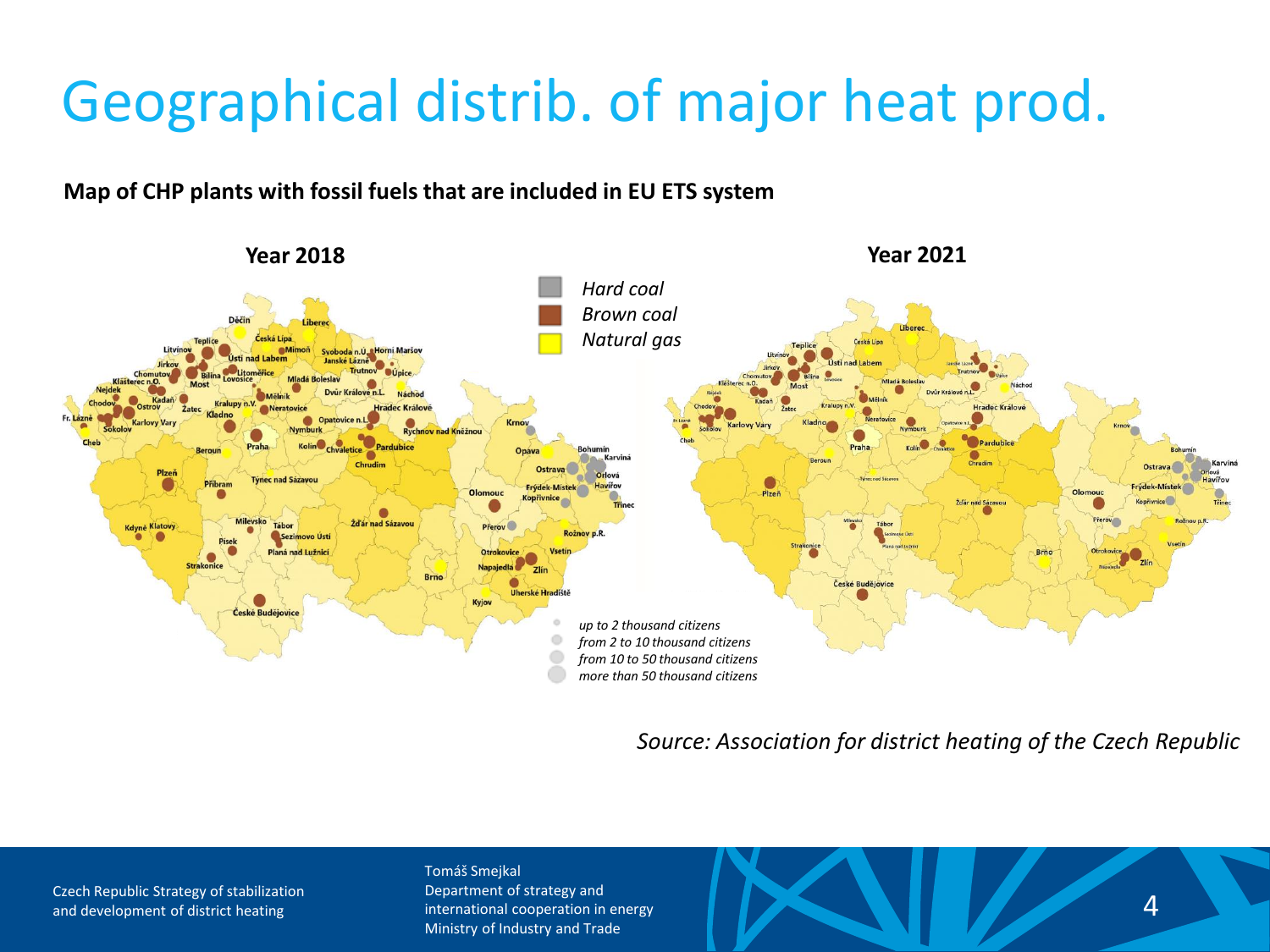### Current state of CHP



#### *Net heat production and heat production from CHP by fuels (TJ) Electricity produced in CHP by fuel in 2019 (in GWh)*



#### $\mathcal{L}_{\mathcal{A}}$ *Biomass*

- т *Biogas*
- $\overline{\phantom{a}}$ *Hard coal*
- π *Brown coal*
- π *Coke*
- Ŧ *Waste heat*
- Ŧ *Other liquid fuels*
- *Other solid fuels*
- *Other gasses*
- i *Other*
- *Heating oil*
- т *Natural gas*

Czech Republic Strategy of stabilization

#### Tomáš Smejkal Department of strategy and international cooperation in energy Ministry of Industry and Trade

#### *Source: Statistical reports (Energy Regulatory Office)*

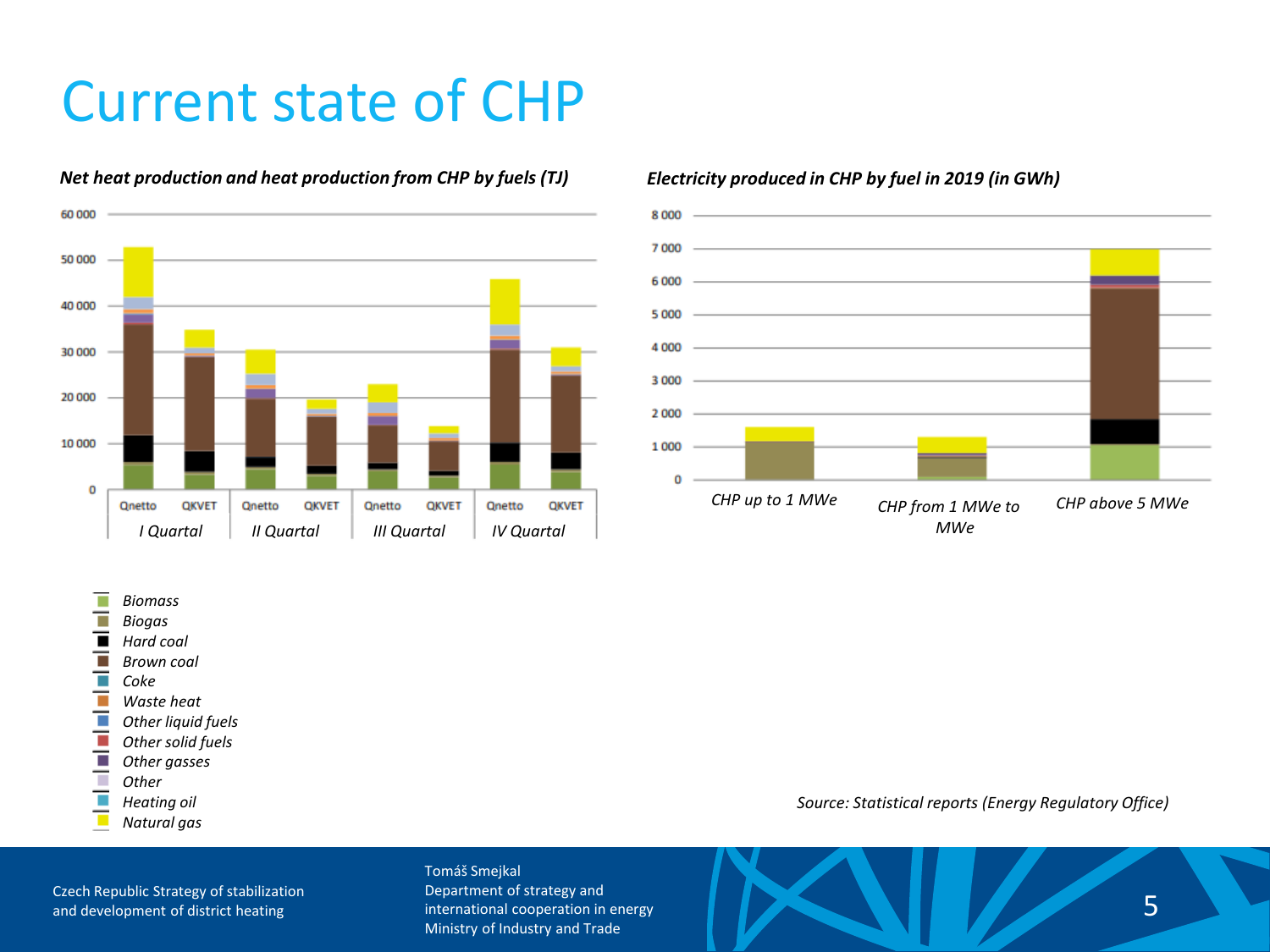# **Policies for the transformation of H&C (1)**

- **→ New schemes for operational support:** new system of operational support is introduced, focused not only on the new sources of heat, but also on modernization of current sources; includes new scheme of support for CHP production based on competitive auctioning (feed in premiums support for small CHPs).
- **→ New schemes of investment subsidies:** Number of investment support schemes are being finalized. Most important programs: Modernization Fund, Just Transition Fund, Recovery and resilience fund, EU/cohesion funds (OP TAK, OPŽP).
- **Other financial and economic forms of support**: From 1 January 2020, the rate of value added tax on the supply of heat and cold was reduced from 15% to 10%.

Czech Republic Strategy of stabilization

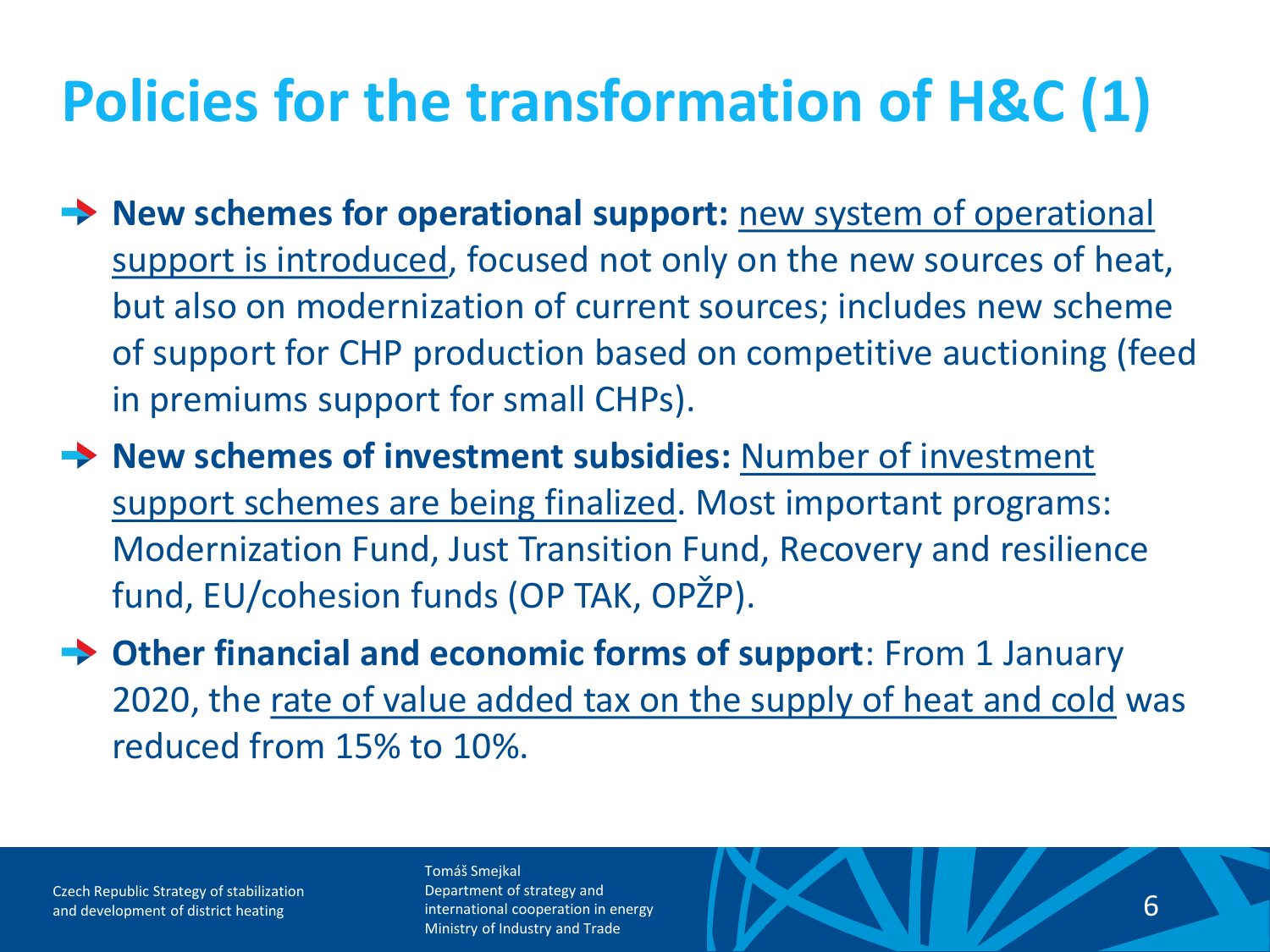# **Policies for the transformation of H&C (2)**

- **→ New model of price regulation**: a new, more deregulated, model of regulation of the district heating industry is being prepared (this effort is let by ERO).
- **Effective protection of heat supply systems**: new requirements for disconnection from district heating systems have been introduced, which should prevent disconnection from the system with possible negative impacts (on energy efficiency, the environment, etc.).
- **Technical rules for heat measurement: technical rules for** remote readings and requirements for billing and verification of correctness of billing of costs for heating and hot water supply are being modified/introduced.

Czech Republic Strategy of stabilization and development of district heating international cooperation in energy and the computation of district heating  $\sim$  7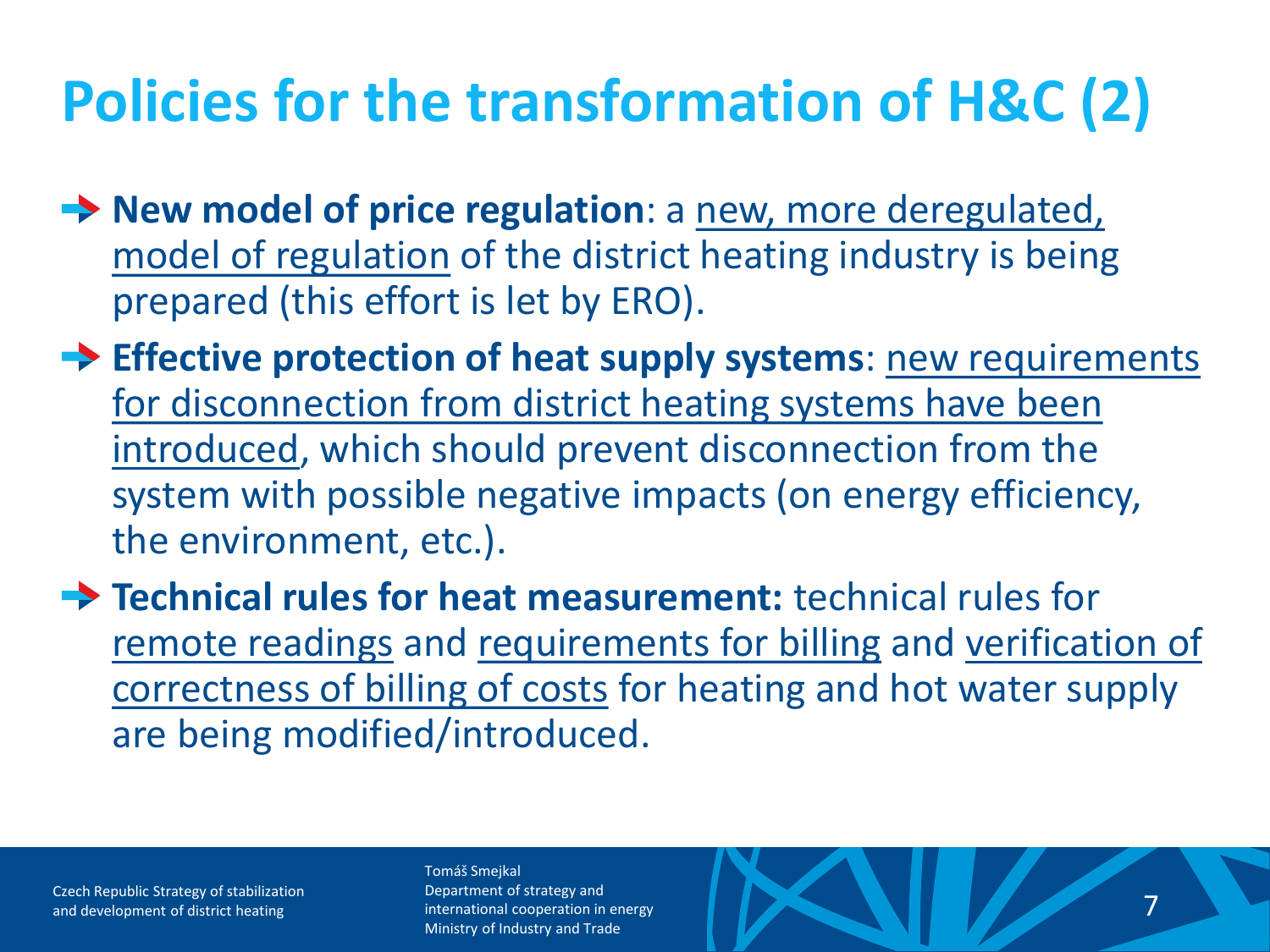### Public financing (investment support)

- **→ Operational fund for competitiveness:** focused on the modernization of heat distribution networks (such as steam to water switching); after 2020 this support will be replaced by the support through Recovery and resilience fund.
- **Modernization fund:** financed through the EU ETS revenues; period: 2021-2030; app. 150 bill. CZK available; one program is specially devoted to the transition of DH producers from coal to other low carbon sources.
- **→ Just transition fund:** three regions are eligible, bottom-up approach some projects will probably also be focused on DH systems.
- **Recovery and resilience fund:** part related to district heating focuses on modernization of heat distribution networks (app. 115 km should be modernized).

Czech Republic Strategy of stabilization

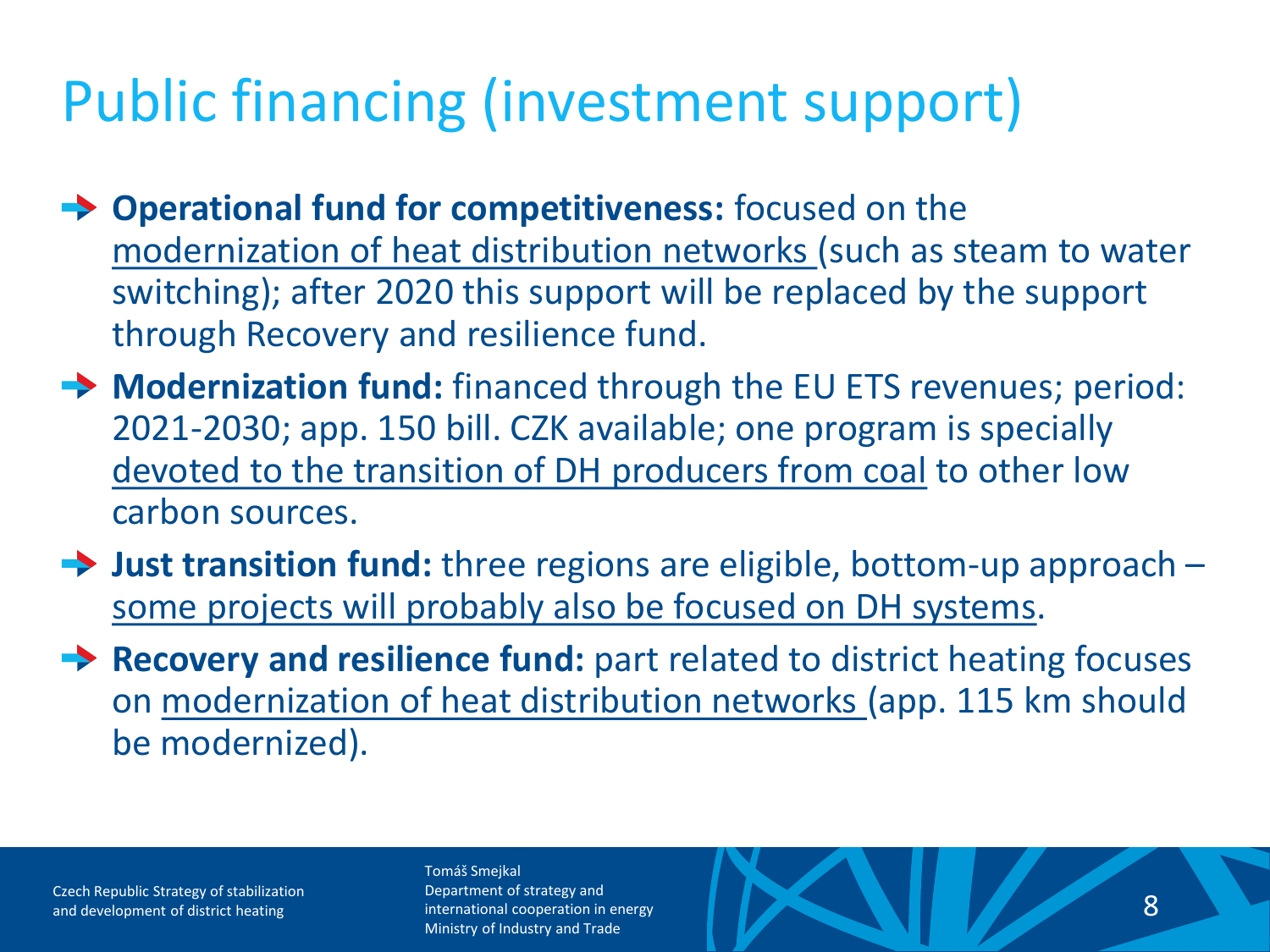**Planned transformation of coal CHP – comparison of year 2018 (inner circle) and year 2030 (outer circle)**



Czech Republic Strategy of stabilization

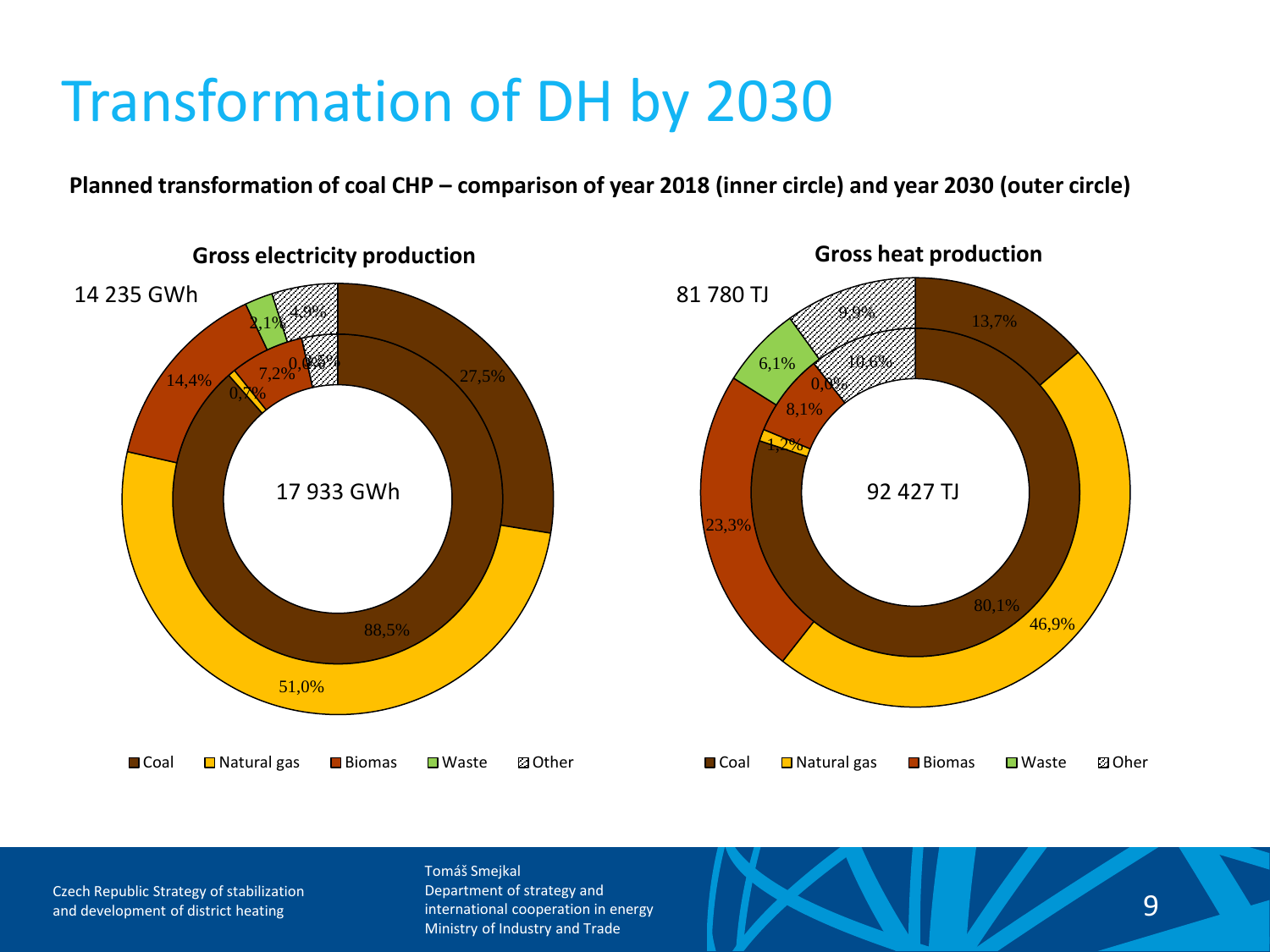

*Source: National Energy and Climate Plan of the Czech Republic*

Czech Republic Strategy of stabilization

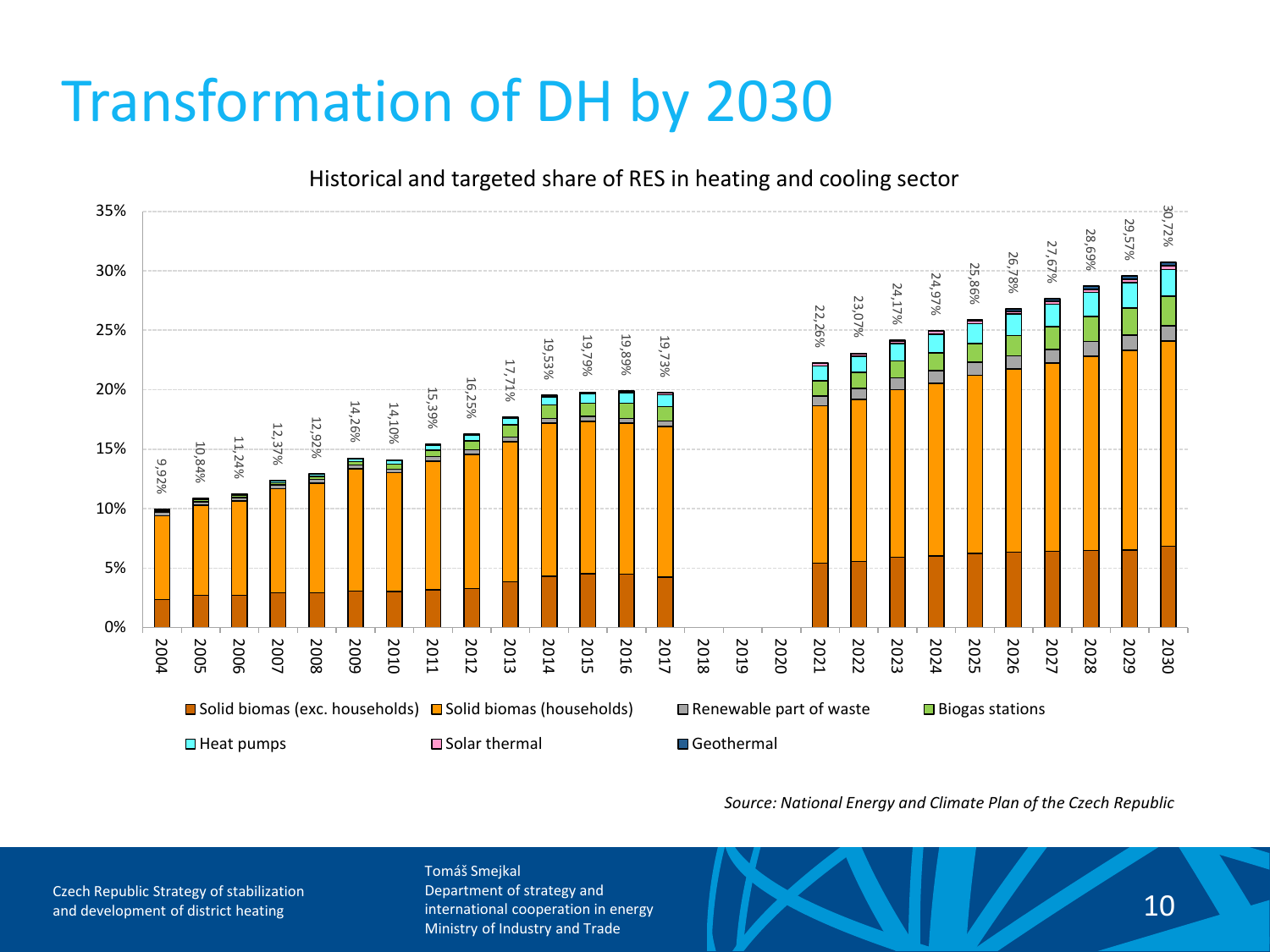*Costs for modernization of district heating, conservative scenario, current prices of the given year, CZK million)* 

|                                  | up to 2025 | 2026-2030 |
|----------------------------------|------------|-----------|
| New CHP                          | 32.060     | 31 653    |
| Modernization of CHP             | 12 442     | 13861     |
| New mono-heat prod.              | 3487       | 3462      |
| Modernization of mono-heat prod. | 1611       | 1697      |
| Heat distribution networks       | 3 3 0 2    | 3645      |
| Total                            | 52 901     | 54318     |



*Source: Climate and energy related investment in district heating in the period 2014-2030 (Czech technical university in Prague)*

Czech Republic Strategy of stabilization

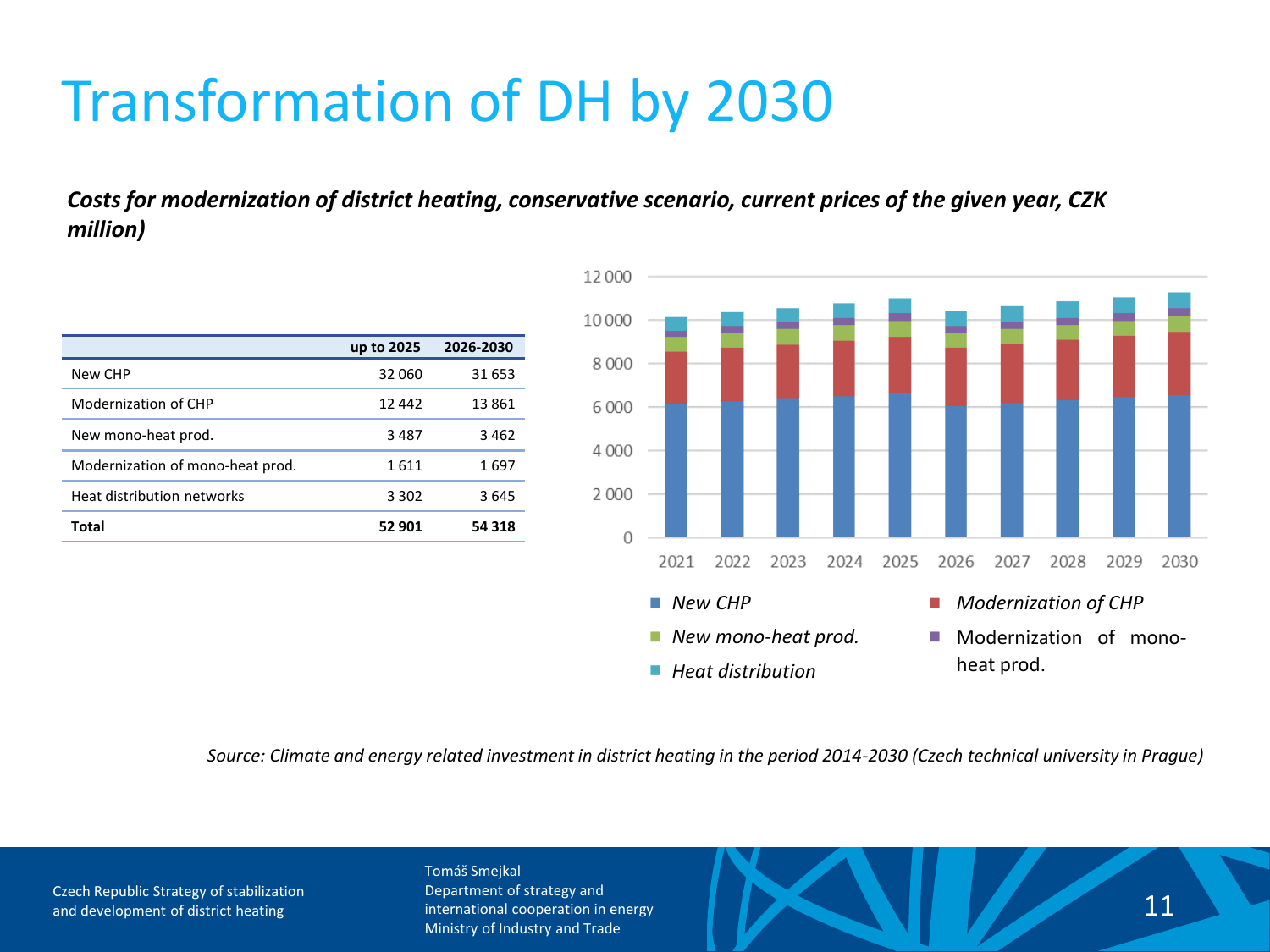### *Potential of emission of CO2 reduction (mainly due to shift to natural gas)*



*Source: Climate and energy related investment in district heating in the period 2014-2030 (Czech technical university in Prague)*

Czech Republic Strategy of stabilization and development of district heating **12** international cooperation in energy and the state of district heating international cooperation in energy and  $\sim$  12